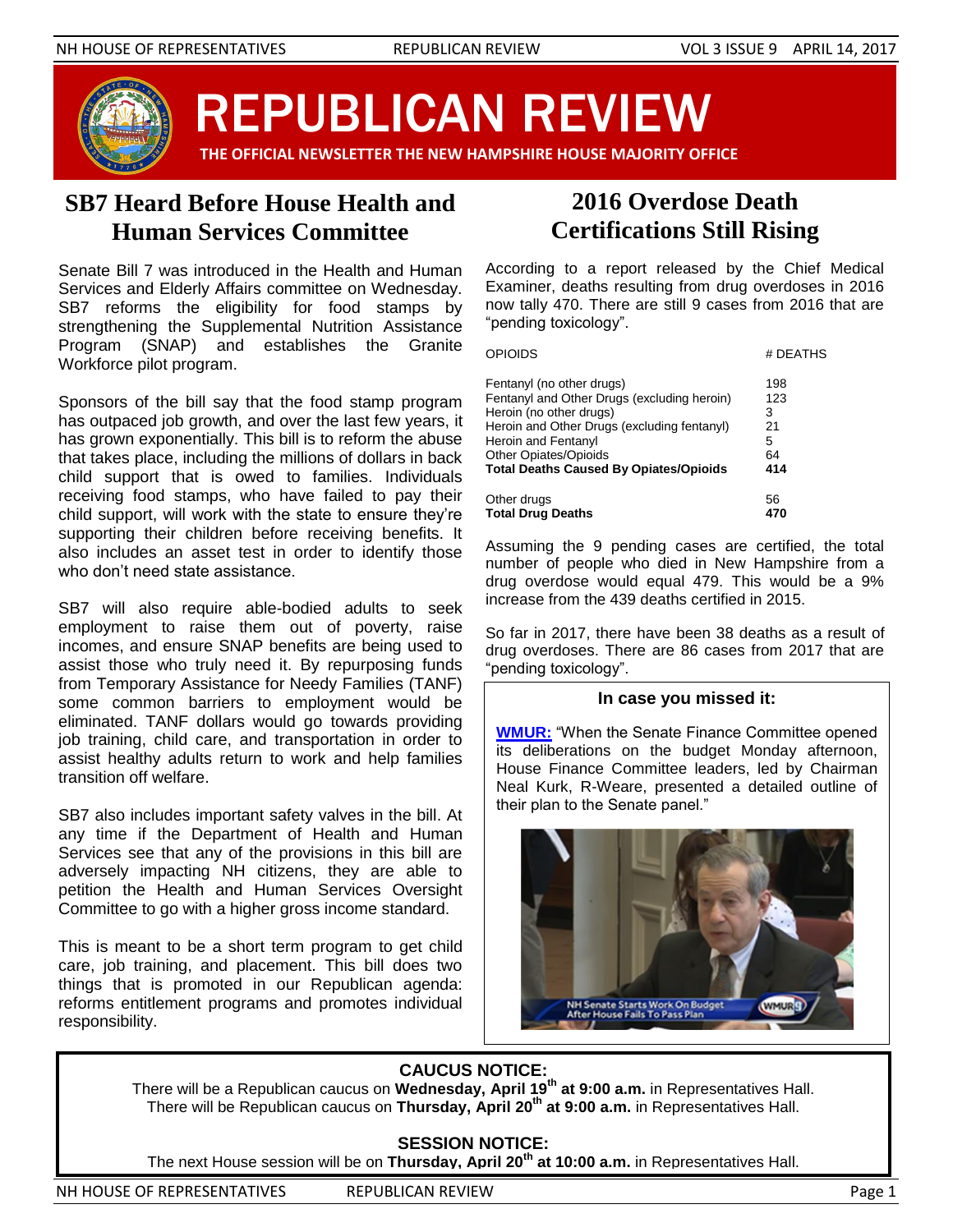# **General Funds, Federal Funds, Total Funds, Etc.**

We heard a lot about General funds, Federal Funds, and Total Funds over the course of the House budget debate. A fund is a fiscal and accounting entity with a self-balancing set of accounts, which are segregated for the purpose of carrying on specific activities or attaining certain objectives in accordance with special regulations, restrictions, or limitations. The state budget includes eight separate sources of funds; general, highway, turnpike, liquor, fish and game, sweepstakes funds, federal, and other (includes education trust fund). The chart below lays out what each of these funding sources was prescribed to spend under the Finance Committee amendment to HB1 (which failed in the House last week).

| SOURCE (HB1 Amendment)   | <b>FY18</b>   | <b>FY19</b>   | FY18-FY19      | % OF TOTAL FUNDS |
|--------------------------|---------------|---------------|----------------|------------------|
| FEDERAL FUNDS            | 1,781,394,311 | 1,796,990,541 | 3,578,384,852  | 30.19%           |
| <b>GENERAL FUND</b>      | 1,528,662,777 | 1,558,399,649 | 3,087,062,426  | 26.04%           |
| <b>LIQUOR FUND</b>       | 66,187,412    | 72,277,809    | 138,465,221    | 1.17%            |
| <b>HIGHWAY FUNDS</b>     | 227,720,991   | 230,698,197   | 458,419,188    | 3.87%            |
| <b>TURNPIKE FUNDS</b>    | 147,335,702   | 141,131,320   | 288,467,022    | 2.43%            |
| <b>SWEEPSTAKES FUNDS</b> | 10,248,180    | 10,315,892    | 20,564,072     | 0.17%            |
| FISH AND GAME FUNDS      | 13,907,558    | 14,322,090    | 28,229,648     | 0.24%            |
| <b>OTHER FUNDS</b>       | 2,123,970,908 | 2,130,526,456 | 4,254,497,364  | 35.89%           |
| TOTAL FUNDS              | 5,899,427,839 | 5,954,661,954 | 11,854,089,793 |                  |

**General Funds** of the state refer to revenues that the state accrues through taxes, interest earnings, fees, and other funding sources that are used for the operation of the state government. General Fund monies are unrestricted revenues and are used to support programs and agencies designated by the legislature. **General Fund spending comprised only 26% of all spending in the proposed budget.**

*Next time you hear the statement, "General Fund spending is up 10%," just remember the General Fund is only roughly ¼ of the entire budget pie.*

As you may expect, Federal funds are monies received directly from the Federal government. If you pay Federal taxes, you may be contributing to the money that comes back to New Hampshire to fund programs that are paid for by Federal funds. **As proposed in HB1, Federal funds would have comprised 30% of overall spending - more than General fund spending.**

**Other Funds** include a number of different sources. Adequate education grants to school districts and chartered public schools comprise a majority of the "other funds" category. Additional categories included in other funds are the state's many dedicated funds, agency revenue, and transfers.

**Highway Funds** are revenues (mainly road toll and motor vehicle fees), less costs of collection and administration, are credited to this fund, which is to be used exclusively for the construction, reconstruction, and maintenance of public highways within this state, including the supervision of traffic.

All tolls collected by the Turnpike System must remain with the Turnpike System and cannot be diverted for any other use. The Turnpike System constructs, maintains, and operates toll transaction facilities and issues revenue bonds, which are repaid from tolls and other revenues.

The operations of the State Fish and Game Department are financed through the **Fish and Game Fund**. Principal revenues of this fund include fees from fish and game licenses, the marine gas tax, penalties, and recoveries, and federal grants-in-aid related to fish and game management, all of which are appropriated annually by the Legislature for the use of the Fish and Game Department.

NH HOUSE OF REPRESENTATIVES REPUBLICAN REVIEW **Example 2** and the contract of the contract of the contract of the contract of the contract of the contract of the contract of the contract of the contract of the contract of